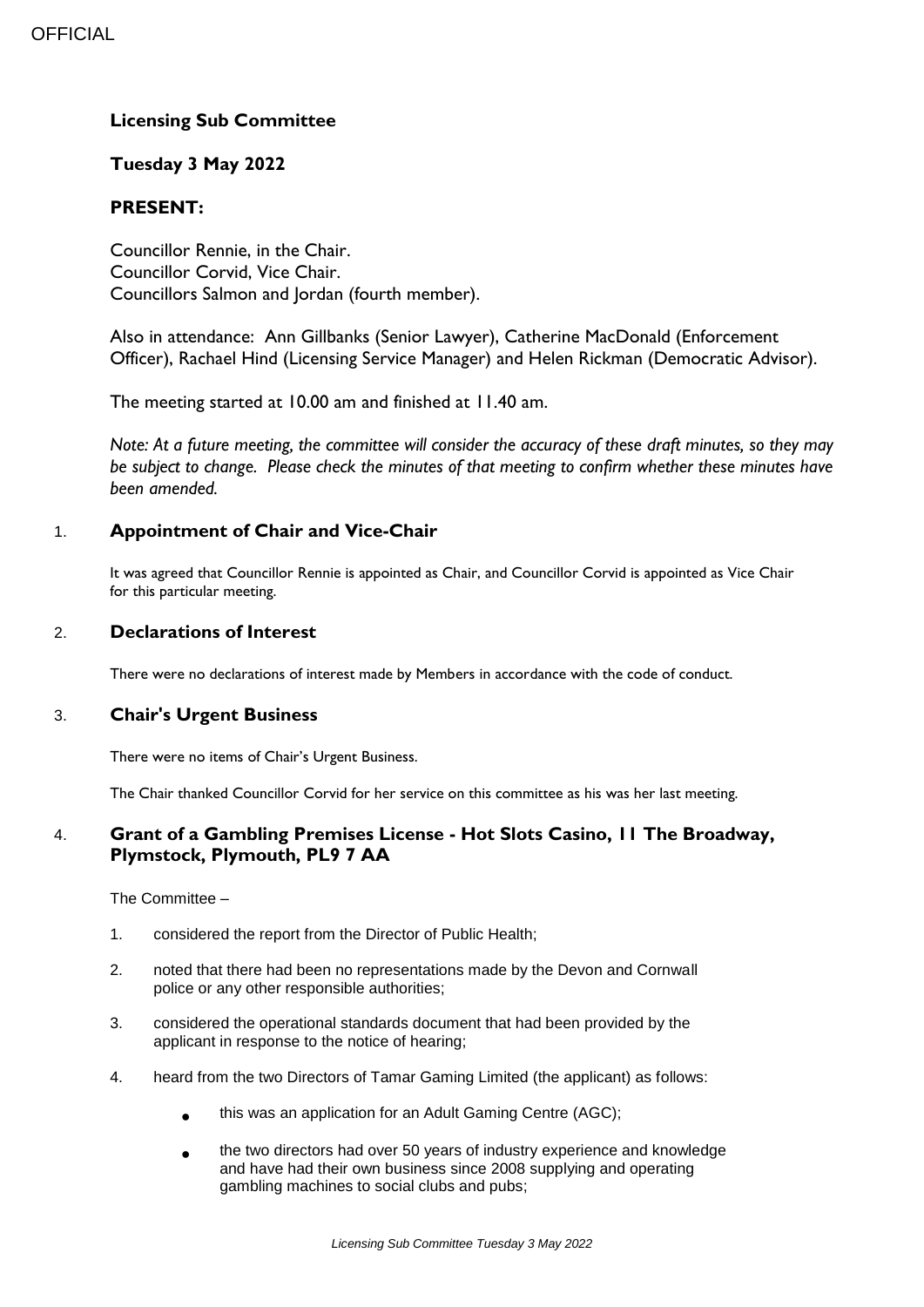- during their time in the industry they have been through many vetting processes as this is a heavily regulated job; they provide annual regulatory returns to the Gambling Commission and have an unblemished record with them; with their recent application to operate an AGC being granted by the Gambling Commission without any difficulties;
- the company will have sole control over the product and the premises in Plymstock;
- gambling needs to be taken seriously, but equally is a form of entertainment for people who like to have a "flutter";
- $\bullet$ the machines will be purely gambling machines and there will be no video gambling or push a prize/seaside arcade machines with jackpots ranging from £10 to £500;
- are limited to 20% of estate to be jackpot machines that offer £500 winnings, the rest will be limited to £100 or less:
- understand that gambling can be addictive but believe that problem gambling does not lie on the high street any longer. Bookmakers used to have casino type machines with stakes up to £100, but now machines have a £2 stake which puts them on a level with AGC; as a consequence many bookmakers have decided to abort the high street leaving shops empty;
- will operate a Think 25 age policy; photo ID will be requested if required before being allowed to enter the premises;
- if licence granted, we have an experienced manager with 15 years industry experience; all staff will receive industry standard training both in terms of identifying vulnerable people who may need a time out from gambling and in maintaining the Think 25 age policy;
- both Directors have children and the last thing they would want would be for children to enter an AGC; to control this they will have a minimum of three external age verification test purchases a year, carried out in accordance with BACTA (trade body) standards; compliance results on this type of external test recorded a rate of 94% compliance for AGC compared to only 85% for other gambling industries;
- $\bullet$ the establishment will not be busy throughout the day, rather there will be a steady footfall of clients; this allows staff to get to know their clients;
- $\bullet$ the Directors take their social responsibility very seriously; they will operate a controlled environment; have invested in the latest technology to prevent people over extending themselves so if playing for over 30 minutes, the machine will switch off and ask the person if they should continue;
- there will be an area where clients will be able to take a break away from the machines;
- had viewed local areas of Devonport, Plympton and City Centre before making the application for this premises;
- the request for 24 hours licence provides an opportunity to build the business; having the business in Plymstock will provide increased footfall to the area which will be of benefit to the other businesses; will spend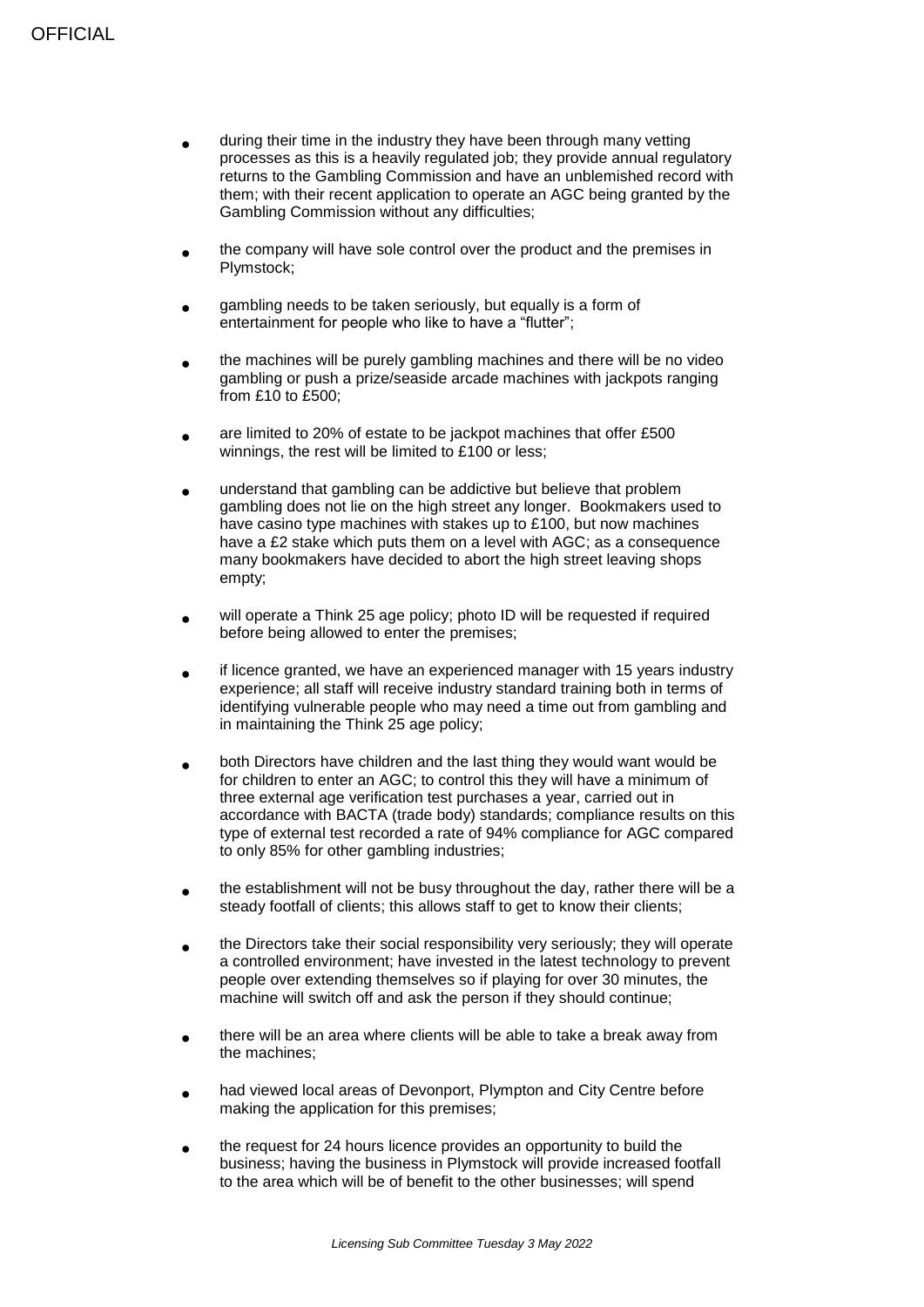£250,000 on the machinery and refitting the premises;

- $\bullet$ the demographic of customers will change throughout the day. Other establishments have shown that during the day there is a family vibe with parents and older children meeting up and having complementary tea and coffee/cakes;
- don't want to see their customers walking away having a horrible experience of losing lots of money, want to provide a responsible outlet for them;
- with regard to the representations, it is felt there is a misconception and being confused with family gaming centres which are loud as they need to attract customers; these premises will have no machines visible from the high street and will not be enticing people into the premises:
- gambling has changed over the years and there are many forms of gambling from buying a scratch card to the TV competitions to phone in to win large cash prizes;
- we live in a 24 hour 7 days a week society. People will not be encouraged late at night/will not be running any late night promotions; the facility will be there if they want to be able to have access to safe gambling on their way home from a night shift; if there proves to be no demand in the early hours of the morning, then they will close the premises; we are not a heavy footfall venue and will have a steady 2 or 3 people in at any one time;
- $\bullet$ there will be 2 staff on duty throughout the night; the whole area is covered by CCTV and all stations have alarms if staff are in fear of confrontation;
- we will not allow anyone into the premises who is drunk; being open for 24 hours will allow us to highlight to the Police any suspicious activity we notice; this is not the sort of clientele we wish to attract;
- will work with the Police and the Licensing Authority; want to build a business opportunity but not at the expense of the community;
- have a complaints procedure where we can be emailed/telephoned with any complaints and the Directors deal with these personally; would be willing to display contact details at the premises;
- staff are CRB checked and vetted as they work in an environment that requires this;
- one of the Gambling Act objectives is for operators to prevent vulnerable people coming to harm from gambling and our staff are trained to deal with this and staff will also get 6 monthly refresher training;
- controlled entry to the premises via a foyer, which is monitored by facial recognition cameras, this allows staff to assess customers where they may have to check for suitable ID or any customers who have placed themselves on a period of self-exclusion where staff can discuss this with them prior to entering;
- do not currently have staff who are SIA trained, but from a health and safety point of view, would be prepared to look at this with the licensing officer.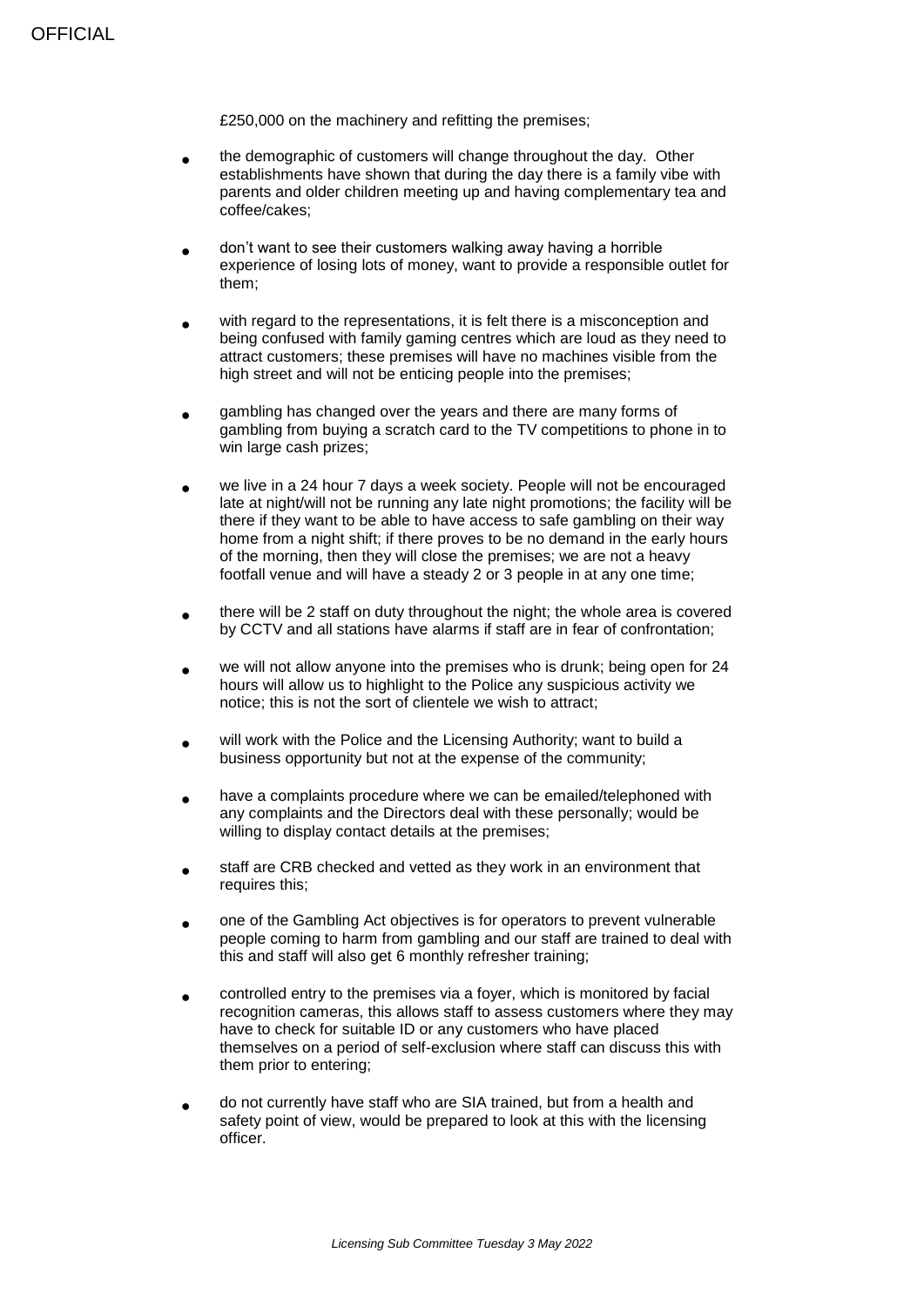The Committee also considered the written representations (1 supporting and 20 objecting) from Interested Parties and the various points raised which are summarised and grouped as follows:

| <b>INTERESTED PARTY</b>                                                                                                                                                                                                                                                                                                                                                                                                                                                                                                                                                                                                                               | LICENSING AUTHORITY'S RESPONSE                                                                                                                                                                                                                                                                                                                                                                                                                                                                                                                                                                                               |
|-------------------------------------------------------------------------------------------------------------------------------------------------------------------------------------------------------------------------------------------------------------------------------------------------------------------------------------------------------------------------------------------------------------------------------------------------------------------------------------------------------------------------------------------------------------------------------------------------------------------------------------------------------|------------------------------------------------------------------------------------------------------------------------------------------------------------------------------------------------------------------------------------------------------------------------------------------------------------------------------------------------------------------------------------------------------------------------------------------------------------------------------------------------------------------------------------------------------------------------------------------------------------------------------|
| Objecting representations(summarised)                                                                                                                                                                                                                                                                                                                                                                                                                                                                                                                                                                                                                 |                                                                                                                                                                                                                                                                                                                                                                                                                                                                                                                                                                                                                              |
| Gambling is a serious addition problem<br>throughout the UK causing misery and ruin to<br>thousands of adults and children.                                                                                                                                                                                                                                                                                                                                                                                                                                                                                                                           | Not a relevant consideration for the Committee<br>as this is an issue dealt with by the Gambling<br>Commission codes of practice                                                                                                                                                                                                                                                                                                                                                                                                                                                                                             |
| Scores of Plymstock and Coombe Dean school<br>children pass through the Broadway every day<br>many looking 18 years or over. Having a casino                                                                                                                                                                                                                                                                                                                                                                                                                                                                                                          | Relevant consideration under the objective of<br>protecting children and other vulnerable persons<br>from being harmed or exploited by gambling.                                                                                                                                                                                                                                                                                                                                                                                                                                                                             |
| slots business on their route to and from school<br>would encourage some of them to gamble which<br>could eventually ruin their young lives.                                                                                                                                                                                                                                                                                                                                                                                                                                                                                                          | The Committee considered that the applicant's<br>policy of Think 25 and the explanations during<br>committee regarding control/checking of ID<br>would prevent children from entering the<br>premises                                                                                                                                                                                                                                                                                                                                                                                                                        |
| Will encourage and prey upon financially<br>vulnerable people with the potential to cause<br>hardship.                                                                                                                                                                                                                                                                                                                                                                                                                                                                                                                                                | Whilst the Committee recognise that gambling<br>has the potential to cause hardship/addiction,<br>this is not a relevant consideration for the<br>Committee for the purposes of this application.                                                                                                                                                                                                                                                                                                                                                                                                                            |
| Gambling addiction causes crime<br>In a time when people are struggling with<br>financial difficulties we shouldn't be adding to<br>peoples difficulties by encouraging<br>gambling/making it easier for them to gamble                                                                                                                                                                                                                                                                                                                                                                                                                               | These issues are deal with by the Gambling<br>Commission codes of practice                                                                                                                                                                                                                                                                                                                                                                                                                                                                                                                                                   |
| A casino slots business would not be beneficial<br>to the Plymstock community/this is not a<br>suitable establishment to have on Plymstock<br>Broadway as it will encourage people to get into<br>debt.<br>The shopping precinct is not somewhere to<br>come for what is usually seen in a seaside<br>resort<br>The Broadway is the family shopping area and<br>his business would change that dynamic<br>There is already one gambling premises on the<br>Broadway there is no need for a second one.<br>It is an inappropriate use of a shop unit<br>The Broadway has a lovely feel to it, a venue of<br>this type will detract from its attraction | These representations are not relevant<br>considerations for the Committee in respect of<br>this application as they relate to Planning<br>considerations.                                                                                                                                                                                                                                                                                                                                                                                                                                                                   |
| People live above the shops and will suffer from<br>the noise if it is open for 24 hours a day.<br>There will be noise from inside the premises and<br>outside when people are leaving.<br>There is a risk of public nuisance in an area<br>which already has rowdy behaviour                                                                                                                                                                                                                                                                                                                                                                         | This is a relevant consideration for the<br>committee under the licensing objective of<br>Preventing gambling from being source of crime<br>or disorder, being associated with crime or<br>disorder, or being used to support crime.<br>The Committee consider that the applicant<br>demonstrated during the meeting, and by way of<br>their operating risk assessment that they have<br>procedures in place to manage any problems,<br>but the Committee will place a condition on the<br>licence for signs to be displayed with contact<br>details to be able to make complaints if there<br>are problems with such noise. |
| The Broadway has had many incidents of Anti-<br>Social behaviour over the past year reported by                                                                                                                                                                                                                                                                                                                                                                                                                                                                                                                                                       | These representations would fall under the<br>Licensing Objective of preventing gambling from                                                                                                                                                                                                                                                                                                                                                                                                                                                                                                                                |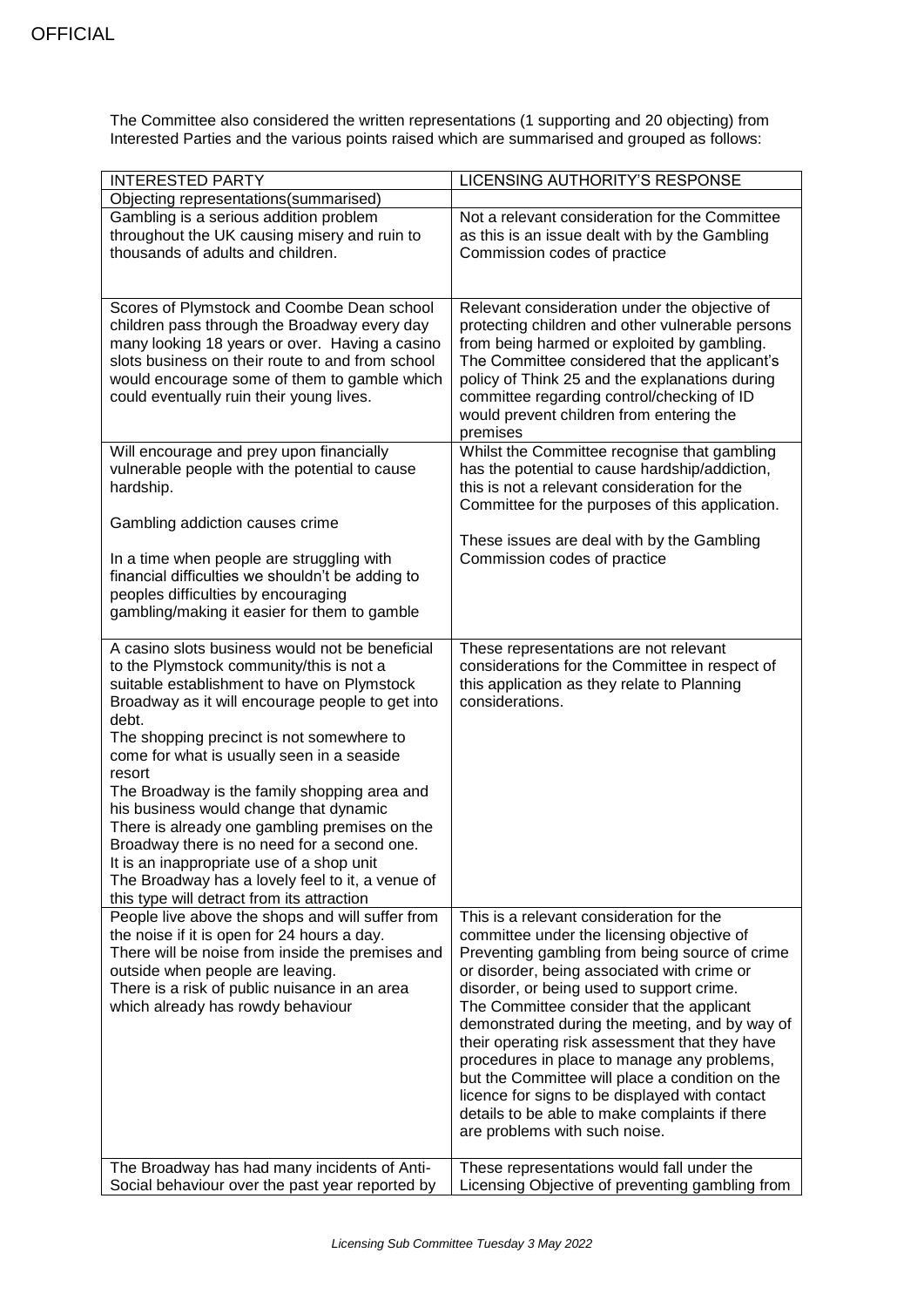| our social media. These primarily occur later in<br>the day and if businesses began opening 24<br>hours this would inevitably increase traffic within<br>the area during the evening and night.<br>Subsequently this could lead to an increase in<br>this behaviour | being a source of crime or disorder, being<br>associated with crime or disorder or being used<br>to support crime.<br>The Committee consider the representations<br>relevant as there is a potential for people to be                                                                                   |
|---------------------------------------------------------------------------------------------------------------------------------------------------------------------------------------------------------------------------------------------------------------------|---------------------------------------------------------------------------------------------------------------------------------------------------------------------------------------------------------------------------------------------------------------------------------------------------------|
| There have been several muggings in the last 6<br>months without an all-night establishment                                                                                                                                                                         | drawn into the area by the proposed premises,<br>but as there had been no representations from<br>the Police or other responsible authorities, in<br>addition to the fact that these incidents have                                                                                                     |
| There have been the various incidents of<br>nuisance on the Broadway I fear that this type of<br>premises will increase those.                                                                                                                                      | occurred before the premises are trading so<br>cannot be attributed to this business, the<br>Committee cannot take these comments into<br>consideration.                                                                                                                                                |
| Plymstock Broadway has no other late night<br>venues.                                                                                                                                                                                                               | The Committee consider that the safety of all (in<br>addition to the local elderly community) is of<br>concern, however, there is no evidence of any                                                                                                                                                    |
| Plymstock no longer has a the local police<br>station or any form of late night warden, with just<br>one community police officer during the day.                                                                                                                   | of the issues expressed being linked to the<br>premises as they are not trading. It is also<br>noted that the Police or other Responsible<br>Agencies have made no objections.                                                                                                                          |
| The proposed use is also alien to the rest of the<br>neighbouring businesses; with the customer<br>profile that it currently attracts the local elderly<br>community may be uncomfortable with the<br>clients of a business such as this                            | The applicant did offer to consider having one<br>SIA trained member of staff on the premises<br>and although the Committee could not make this<br>a condition at this particular time, would hope<br>that this is something that the applicant will<br>adopt; as having such a trained member of staff |
| The surrounding businesses will not benefit from<br>granting this licence                                                                                                                                                                                           | would help deal with a lot of these perceived<br>problems.                                                                                                                                                                                                                                              |
| There is already one gambling concern on The<br>Broadway, adult gambling is provided for under<br>safe gambling regulations and guidelines.                                                                                                                         | This is not a relevant representation for the<br>Committee as demand cannot be taken into<br>consideration.                                                                                                                                                                                             |
| The betting shop opening hours are 9 until<br>10pm only.                                                                                                                                                                                                            |                                                                                                                                                                                                                                                                                                         |
|                                                                                                                                                                                                                                                                     |                                                                                                                                                                                                                                                                                                         |
| Supporting representation:                                                                                                                                                                                                                                          |                                                                                                                                                                                                                                                                                                         |
| The premises will be no more of a nuisance<br>than other outlets, there is no alcohol to be<br>served, it's not the sort of place that young<br>people will hang around and the hours will not<br>be unsociable.                                                    | This is noted by the Committee                                                                                                                                                                                                                                                                          |

The Committee noted the concerns that had been expressed in the representations about the potential for late night disturbance being of concern to the local elderly community and would hope that the applicant will work with the Licensing Officers (as volunteered) with regard to provision of a SIA trained member of staff on the premises to deal with any such issues.

In considering all of the above, the Committee considered that the applicant had demonstrated that the premises would be operated:

- in accordance with the Gambling Commission guidance under ss. 24 and 25 of the Gambling Act 2005;;
- would be reasonable consistent with the licensing objectives
- in accordance with the Council's own statement of licensing policy